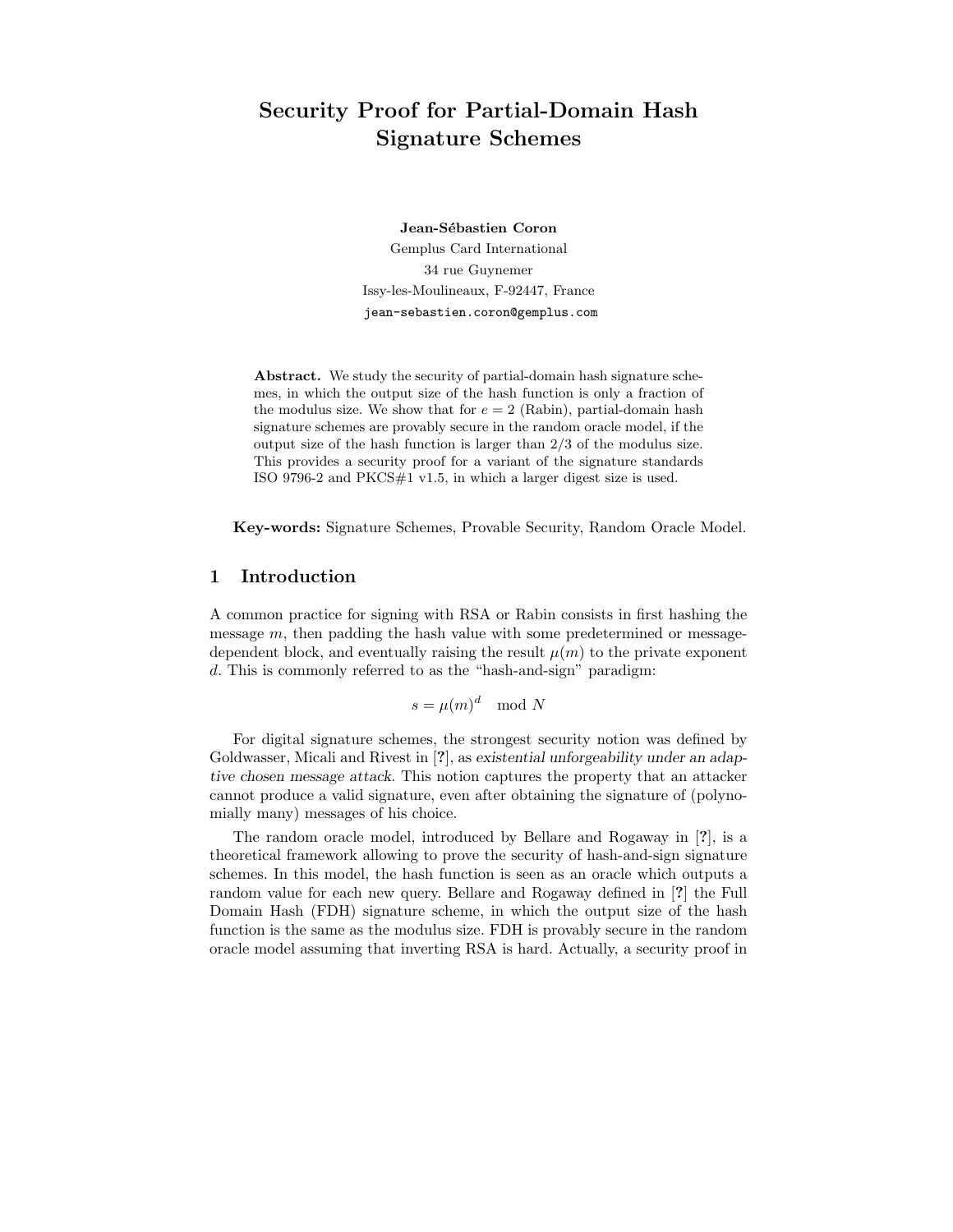the random oracle model does not necessarily imply that the scheme is secure in the real world (see [?]). Nevertheless, it seems to be a good engineering principle to design a scheme so that it is provably secure in the random oracle model. Many encryption and signature schemes were proven to be secure in the random oracle model

Other hash-and-sign signature schemes include the widely used signature standards PKCS#1 v1.5 and ISO 9796-2. In these standards, the digest size is only a fraction of the modulus size. As opposed to FDH, no security proof is known for those standards. Moreover, it was shown in [?] that ISO 9796-2 was insecure if the size of the hash function was too small, and the standard was subsequently revised.

In this paper, we study the security of partial-domain hash signature schemes, in which the hash size is only a fraction of the modulus size. We show that for  $e = 2$ , partial-domain hash signature schemes are provably secure in the random oracle model, assuming that factoring is hard, if the size of the hash function is larger than 2/3 of the modulus size. The proof is based on a modification of Vallée's generator of small random squares [?]. This provides a security proof for a variant of PKCS#1 v1.5 and ISO 9796-2 signatures, in which the digest size is larger than 2/3 of the size of the modulus.

### 2 Definitions

In this section we briefly present some notations and definitions used throughout the paper. We start by recalling the definition of a signature scheme.

Definition 1 (Signature Scheme). A signature scheme (Gen, Sign, Verify) is defined as follows:

- The key generation algorithm Gen is a probabilistic algorithm which given  $1^k$ , outputs a pair of matching public and private keys,  $(pk, sk)$ .

- The signing algorithm Sign takes the message M to be signed, the private key sk, and returns a signature  $x = \text{Sign}_{sk}(M)$ . The signing algorithm may be probabilistic.

- The verification algorithm Verify takes a message M, a candidate signature x' and pk. It returns a bit  $Verify_{pk}(M, x')$ , equal to one if the signature is accepted, and zero otherwise. We require that if  $x \leftarrow$  Sign<sub>sk</sub> $(M)$ , then Verify<sub>nk</sub> $(M, x) = 1$ .

In the previously introduced existential unforgeability under an adaptive chosen message attack scenario, the forger can dynamically obtain signatures of messages of his choice and attempt to output a valid forgery. A valid forgery is a message/signature pair  $(M, x)$  such that  $Verify_{pk}(M, x) = 1$  whereas the signature of  $M$  was never requested by the forger. Moreover, in the random oracle model, the attacker cannot evaluate the hash function by himself; instead, he queries an oracle which outputs a random value for each new query.

RSA  $[?]$  is undoubtedly the most widely used cryptosystem today: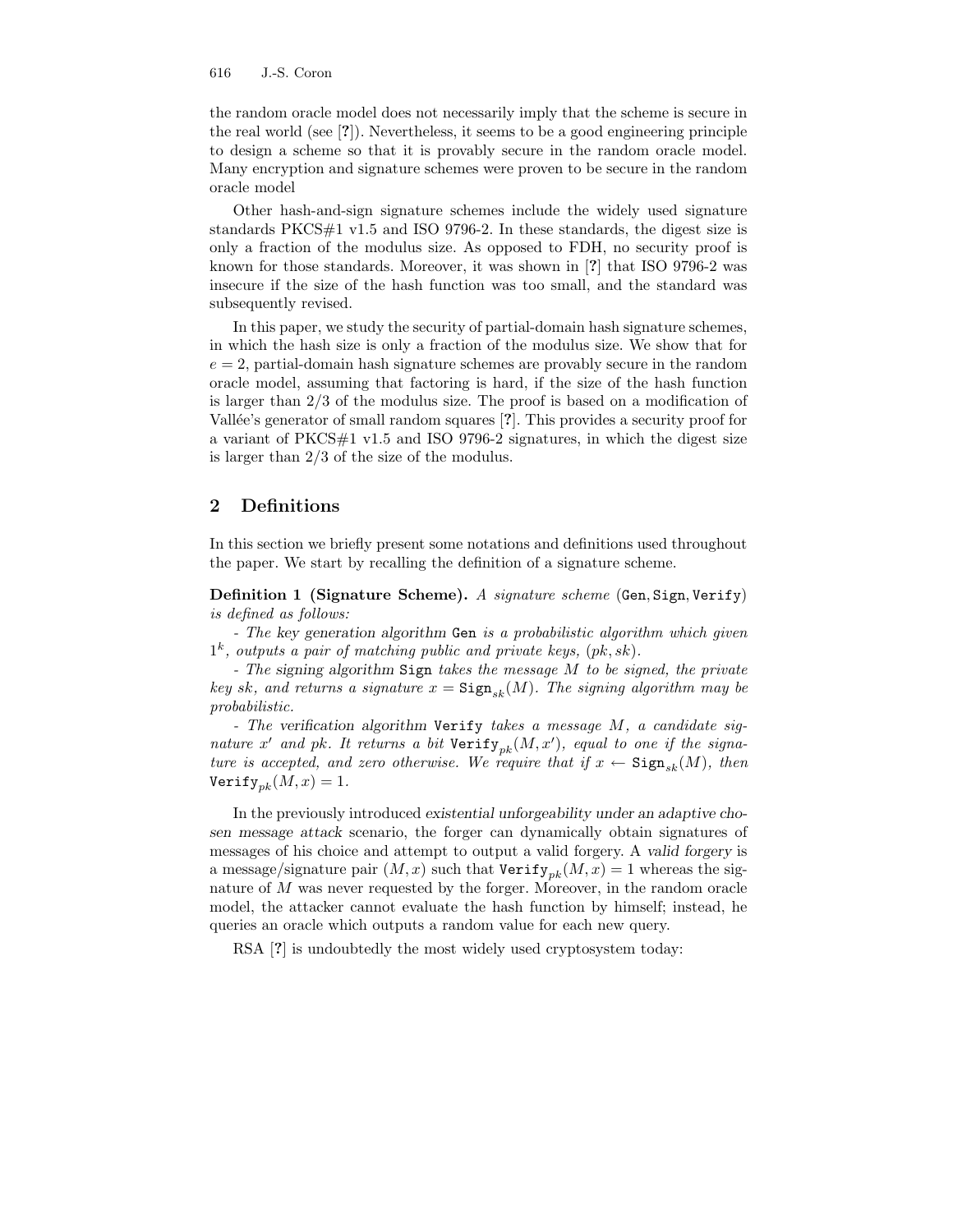Definition 2 (RSA). The RSA cryptosystem is a family of trapdoor permutations, specified by:

- The RSA generator  $\mathcal{RSA}$ , which on input  $1^k$ , randomly selects two distinct  $k/2$ -bit primes p and q and computes the modulus  $N = p \cdot q$ . It picks an encryption exponent  $e \in \mathbb{Z}_{\phi(N)}^*$  and computes the corresponding decryption exponent d such that  $e \cdot d = 1 \mod \phi(N)$ . The generator returns  $(N, e, d)$ .

- The encryption function  $f: \mathbb{Z}_N^* \to \mathbb{Z}_N^*$  defined by  $f(x) = x^e \mod N$ .

- The decryption function  $f^{-1}: \mathbb{Z}_N^* \to \mathbb{Z}_N^*$  defined by  $f^{-1}(y) = y^d \mod N$ .

An inverting algorithm  $\mathcal I$  for RSA gets as input  $(N, e, y)$  and tries to find  $y^d \mod N$ . Its success probability is the probability to output  $y^d \mod N$  when  $(N, e, d)$  are obtained by running  $\mathcal{RSA}(1^k)$  and y is set to  $x^e \mod N$  for some x chosen at random in  $\mathbb{Z}_N^*$ .

The Full-Domain-Hash scheme (FDH) [?] was the first practical and provably secure signature scheme based on RSA. It is defined as follows: the key generation algorithm, on input  $1^k$ , runs  $\mathcal{RSA}(1^k)$  to obtain  $(N, e, d)$ . It outputs  $(pk, sk)$ , where the public key pk is  $(N, e)$  and the private key sk is  $(N, d)$ . The signing and verifying algorithms use a hash function  $H: \{0,1\}^* \to \mathbb{Z}_N^*$  which maps bit strings of arbitrary length to the set of invertible integers modulo N.

| $\texttt{SignFDH}_{N,d}(M)$ | $Verify{\rm FDH}_{N,e}(M,x)$               |
|-----------------------------|--------------------------------------------|
| $y \leftarrow H(M)$         | $y \leftarrow x^e \mod N$                  |
| return $y^d \mod N$         | if $y = H(M)$ then return 1 else return 0. |

The following theorem [?] proves the security of FDH in the random oracle model, assuming that inverting RSA is hard. It provides a better security bound than [?].

Theorem 1. Assume that there is no algorithm which inverts RSA with probability greater than  $\varepsilon$  within time t. Then the success probability of a FDH forger making at most  $q_{hash}$  hash queries and  $q_{sig}$  signature queries within running time t' is less than  $\varepsilon'$ , where

$$
\varepsilon' = 4 \cdot q_{sig} \cdot \varepsilon
$$
  

$$
t' = t - (q_{hash} + q_{sig} + 1) \cdot \mathcal{O}(k^3)
$$

We say that a hash-and-sign signature scheme is a partial-domain hash signature scheme if the encoding function  $\mu(m)$  can be written as:

$$
\mu(m) = \gamma \cdot H(m) + f(m) \tag{1}
$$

where  $\gamma$  is a constant, H a hash function and f some function of m. A typical example of a partial-domain hash signature scheme is the ISO 9796-2 standard with full message recovery [?]:

$$
\mu(m) = 4\text{A}_{16}||m||H(m)||\text{BC}_{16}
$$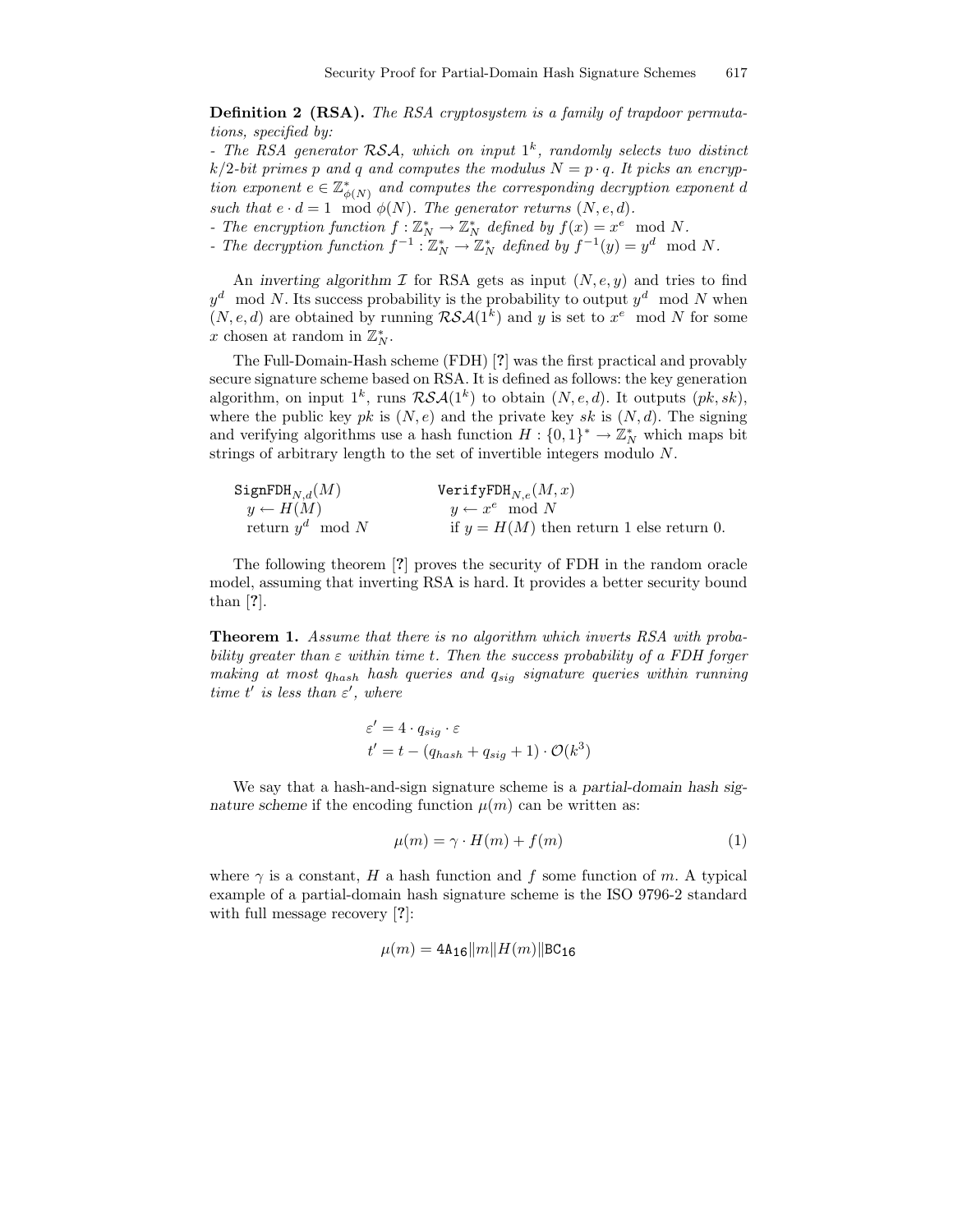The main result of this paper is to show that for  $e = 2$ , partial-domain hash signature schemes are provably secure, if the hash size is larger than 2/3 of the modulus size. In the following, we recall the Rabin-Williams signature scheme [?]. It uses a padding function  $\mu(m)$  such that for all  $m, \mu(m) = 6 \mod 16$ .

- Key generation: on input  $1^k$ , generate two  $k/2$ -bit primes p and q such that  $p = 3 \mod 8$  and  $q = 7 \mod 8$ . The public key is  $N = p \cdot q$  and the private key is  $d = (N - p - q + 5)/8$ .

- Signature generation: compute the Jacobi symbol

$$
J=\left(\frac{\mu(m)}{N}\right)
$$

The signature of m is  $s = \min(\sigma, N - \sigma)$ , where:

$$
\sigma = \begin{cases} \mu(m)^d \mod N & \text{if } J = 1 \\ (\mu(m)/2)^d \mod N & \text{otherwise} \end{cases}
$$

- Signature verification: compute  $\omega = s^2 \mod N$  and check that:

$$
\mu(m) \stackrel{?}{=} \begin{cases}\n\omega & \text{if } \omega = 6 \mod 8 \\
2 \cdot \omega & \text{if } \omega = 3 \mod 8 \\
N - \omega & \text{if } \omega = 7 \mod 8 \\
2 \cdot (N - \omega) & \text{if } \omega = 2 \mod 8\n\end{cases}
$$

# 3 Security of Partial-domain Hash Signature Schemes

To prove the security of a signature scheme against chosen message attacks, one must be able to answer the signature queries of the attacker. In FDH's security proof, when answering a hash query, one generates a random  $r \in \mathbb{Z}_N$  and answers  $H(m) = r^e \mod N$  so that the signature r of m is known. Similarly, for partialdomain hash signature schemes, we should be able to generate a random  $r$  such that:

$$
\mu(m) = \gamma \cdot H(m) + f(m) = r^e \mod N
$$

with  $H(m)$  being uniformly distributed in the output space of the hash function. For example, if we take  $\mu(m) = H(m)$  where  $0 \leq H(m) \leq N^{\beta}$  and  $\beta < 1$ , one should be able to generate a random  $r$  such that  $r^e$  mod  $N$  is uniformly distributed between 0 and  $N^{\beta}$ .

Up to our knowledge, no such algorithm is known for  $e \geq 3$ . For  $e = 2$ , Vallée constructed in [?] a random generator where the size of  $r^2 \mod N$  is less than 2/3 of the size of the modulus. [?] used this generator to obtain proven complexity bounds for the quadratic sieve factoring algorithm. Vallée's generator has a quasi-uniform distribution; a distribution is said to be *quasi-uniform* if there is a constant  $\ell$  such that for all x, the probability to generate x lies between  $1/\ell$  and  $\ell$  times the probability to generate x under the uniform distribution. However, quasi-uniformity is not sufficient here, as we must simulate a random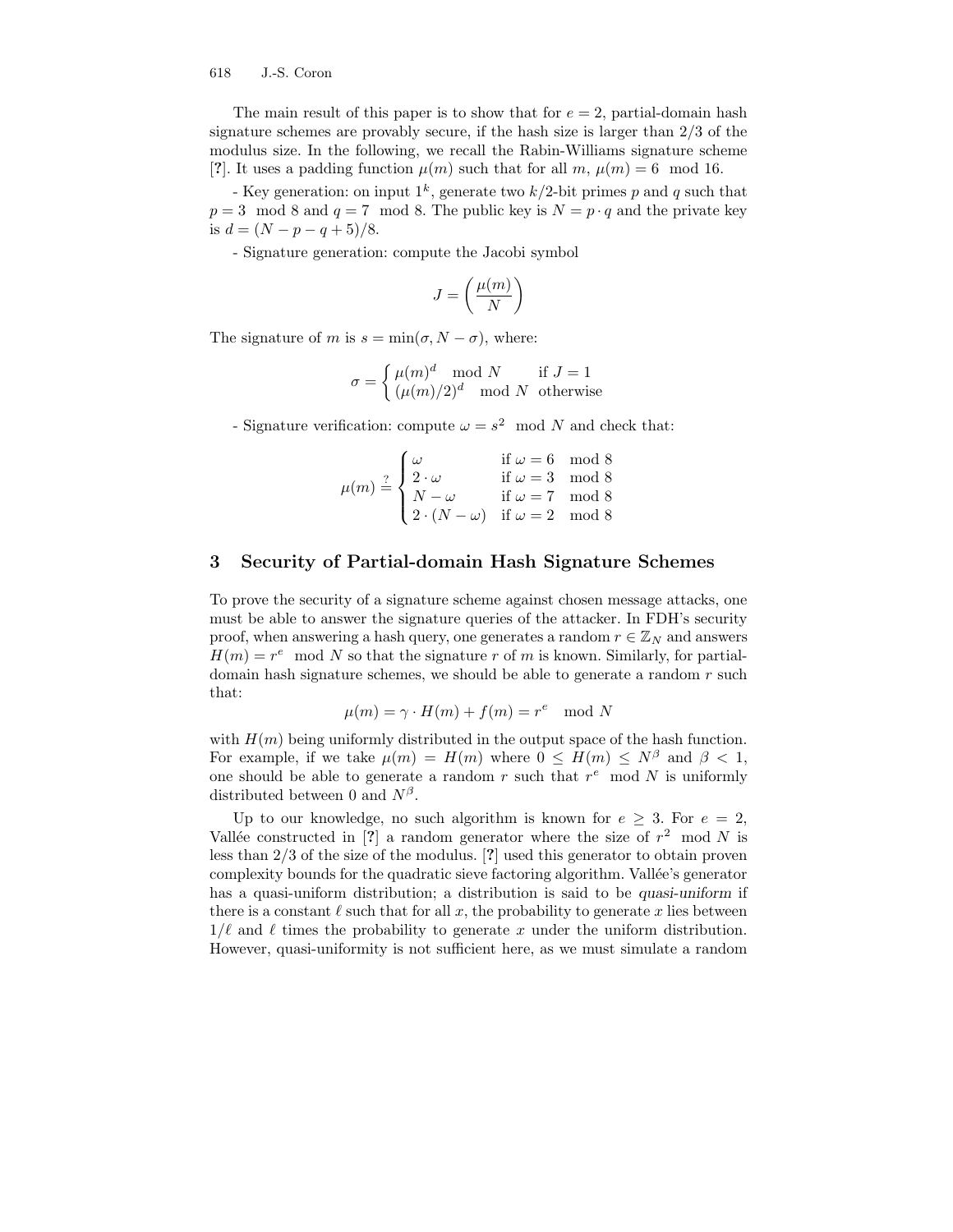oracle and therefore our simulation should be indistinguishable from the uniform distribution.

Our contribution is to modify Vallée's generator in order to generate random squares in any interval of size  $N^{2/3+\epsilon}$ , with a distribution which is statistically indistinguishable from the uniform distribution. From this generator we will derive a security proof for partial-domain hash signatures, in which the digest size is at least 2/3 of the modulus size.

Remark: for Paillier's trapdoor permutation [?] with parameter  $g = 1 + N$ , it is easy to show that half-domain hash is provably secure in the random oracle model, assuming that inverting RSA with  $e = N$  is hard.

### 4 Generating Random Squares in a Given Interval

#### 4.1 Notations

We identify  $\mathbb{Z}_N$ , the ring of integers modulo N with the set of integers between 0 and  $N-1$ . We denote by  $\mathbb{Z}_N^+$  the set of integers between 0 and  $(N-1)/2$ . We denote by Q the squaring operation over  $\mathbb{Z}_N$ :

$$
Q(x) = x^2 \mod N
$$

Given positive integers a and h such that  $a + h < N$ , let B be the set:

$$
B = \{ x \in \mathbb{Z}_N^+ \mid a \le Q(x) \le a + h \}
$$

Our goal is to generate integers  $x \in B$  with a distribution statistically indistinguishable from the uniform distribution. The statistical distance between two distributions  $X$  and  $Y$  is defined as the function:

$$
\delta = \frac{1}{2} \sum_{\alpha} |\Pr[X = \alpha] - \Pr[Y = \alpha]|
$$

We say that two ensembles  $X = \{X_n\}_{n\in\mathbb{N}}$  and  $Y = \{Y_n\}_{n\in\mathbb{N}}$  are statistically indistinguishable if their statistical distance  $\delta_n$  is a negligible function of n.

#### 4.2 Description of B

In this section, we recall Vallée's description of the set  $B$ . We denote by b the cardinality of B. The following lemma, which proof can be derived from equation (6) in [?], shows that b is close to  $h/2$ .

**Lemma 1.** Let N be a  $\ell$ -bit RSA modulus. We have for  $\ell \geq 64$ :

$$
\left|b - \frac{h}{2}\right| \le 4 \cdot \ell \cdot 2^{\ell/2}
$$

In the following, we assume that the bit size of N is greater than 64. As in [?], we introduce Farey sequences [?]: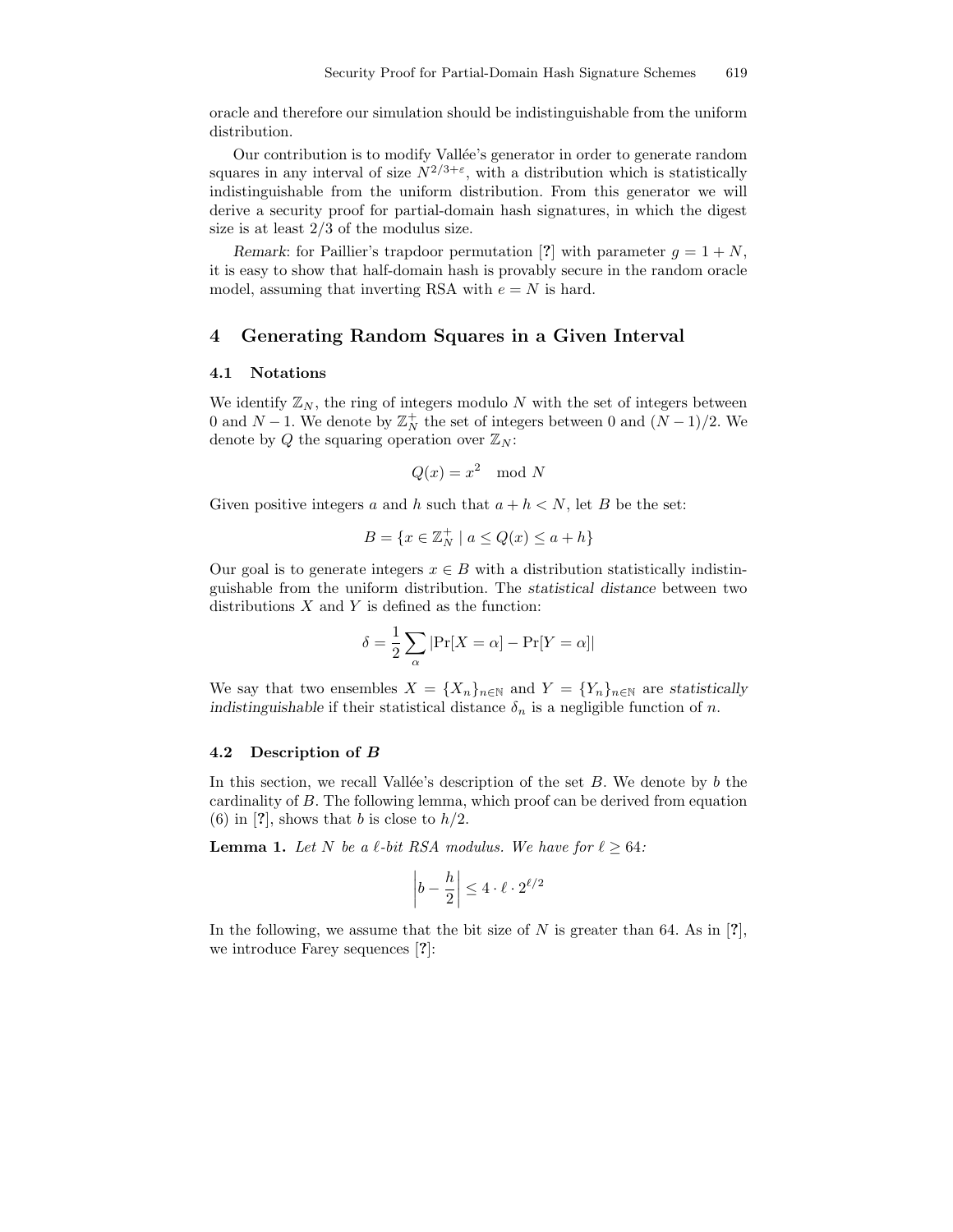**Definition 3 (Farey sequence).** The Farey sequence  $\mathcal{F}_k$  of order k is the ascending sequence of irreducible fractions between 0 and 1 whose denominators do not exceed k. Thus  $p/q$  belongs to  $\mathcal{F}_k$  if  $0 \leq p \leq q \leq k$  and  $gcd(p, q) = 1$ .

The characteristic property of Farey sequences is expressed by the following theorem [?]:

**Theorem 2.** If  $p/q$  and  $p'/q'$  are two successive terms of  $\mathcal{F}_k$ , then  $q \cdot p' - p \cdot q' = 1$ 

Given  $p/q \in \mathcal{F}_k$ , we define the Farey interval  $I(p,q)$  as the interval of center  $pN/(2q)$  and radius  $N/(2kq)$ . Given the terms  $p'/q'$  and  $p''/q''$  of  $\mathcal{F}_k$  which precede and follow  $p/q$ , we let  $J(p, q)$  be the interval:

$$
J(p,q) = \left[\frac{N(p+p')}{2(q+q')}, \frac{N(p+p'')}{2(q+q'')}\right]
$$

If  $p/q = 0/1$ , then  $p/q$  has no predecessor and we take  $p'/q' = 0/1$ . Similarly, if  $p/q = 1/1$ , we take  $p''/q'' = 1/1$ . The set of intervals  $J(p,q)$  forms a partition of  $\mathbb{Z}_N^+$ . The following lemma [?] shows that intervals  $I(p,q)$  and  $J(p,q)$  are closely related.

**Lemma 2.**  $I(p,q)$  contains  $J(p,q)$  and its length is at most twice the length of  $J(p,q).$ 

Given  $p/q \in \mathcal{F}_k$  with  $p/q \neq 0/1$ , let  $x_0$  be the integer nearest to the rational  $pN/2q$ :

$$
x_0 - \frac{pN}{2q} = u_0
$$
 with  $|u_0| \le \frac{1}{2}$ 

Let  $L(x_0)$  be the lattice spanned by the two vectors  $(1, 2x_0)$  and  $(0, N)$ . Let  $\mathcal{P}_1$ and  $\mathcal{P}_2$  be the two parabolas of equations:

$$
P_1
$$
:  $\omega + u^2 + x_0^2 = a + h$  and  $P_2$ :  $\omega + u^2 + x_0^2 = a$ 

Let  $P$  be the domain of lattice points comprised between the two parabolas:

$$
P = \{(u, \omega) \in L(x_0) \mid a \le \omega + u^2 + x_0^2 \le a + h\}
$$

The following lemma, which proof is straightforward, shows that the elements of B arise from the intersection of the lattice  $L(x_0)$  and the domain comprised between the two parabolas (see figure ??).

**Lemma 3.**  $x = x_0 + u$  belongs to B iff there exists a unique  $\omega$  such that the point  $(u, \omega)$  belongs to P.

We let  $B(p,q)$  be the set of integers in  $B \cap J(p,q)$ . From Lemma ?? the integers in  $B(p, q)$  arise from the domain of lattice points:

$$
P(p,q) = \{(u,\omega) \in P \mid x_0 + u \in J(p,q)\}
$$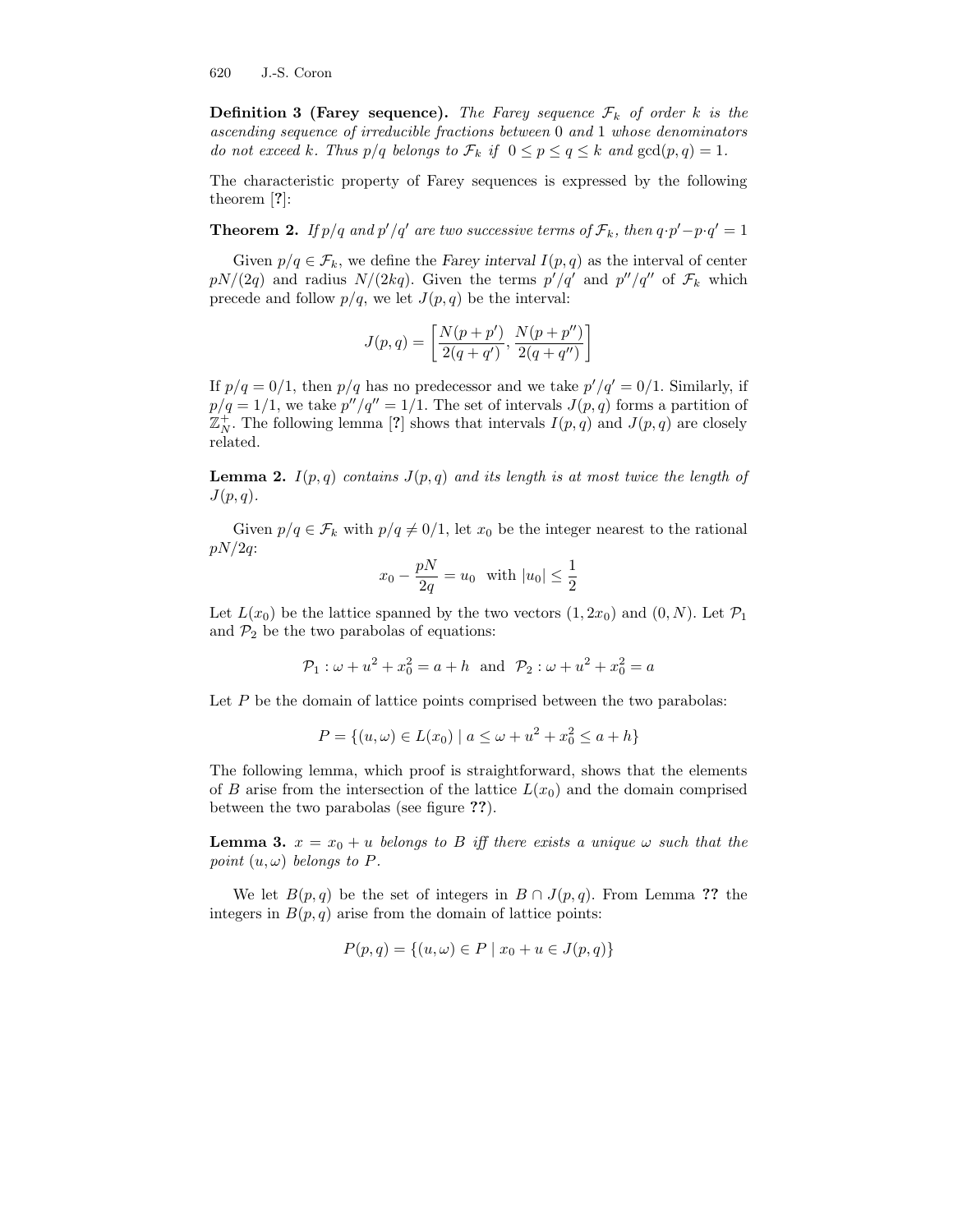

Fig. 1. The intersection between the lattice  $L(x_0)$  and the domain between the two parabolas $\mathcal{P}_1$  and  $\mathcal{P}_2$ 

From Lemma ??, the set  $P(p, q)$  is included inside the set of lattice points:

$$
Q(p,q) = \{(u,\omega) \in P \mid x_0 + u \in I(p,q)\}
$$

whose abcissae u are comprised between  $-u_0 - N/(2kq)$  and  $-u_0 + N/(2kq)$ . In the following, we describe the domain  $Q(p, q)$ , using the following two short vectors of  $L(x_0)$  (see figure ??):

$$
r = q(1, 2x_0) - p(0, N) = (q, 2qu_0)
$$
\n(2)

$$
s = q'(1, 2x_0) - p'(0, N) = (q', 2q'u_0 + N/q)
$$
\n(3)

where  $p'/q'$  is the term of  $\mathcal{F}_k$  which precedes  $p/q$ .

We consider the lines of the lattice parallel to vector  $r$  which intersect the domain  $Q(p, q)$ . These lines have a slope equal to  $2u_0$ . The first extremal position of these lines is the tangent  $D_0$  to the first parabola:

$$
D_0: \ \omega - (-u_0^2 - x_0^2 + a + h) = 2u_0(u + u_0)
$$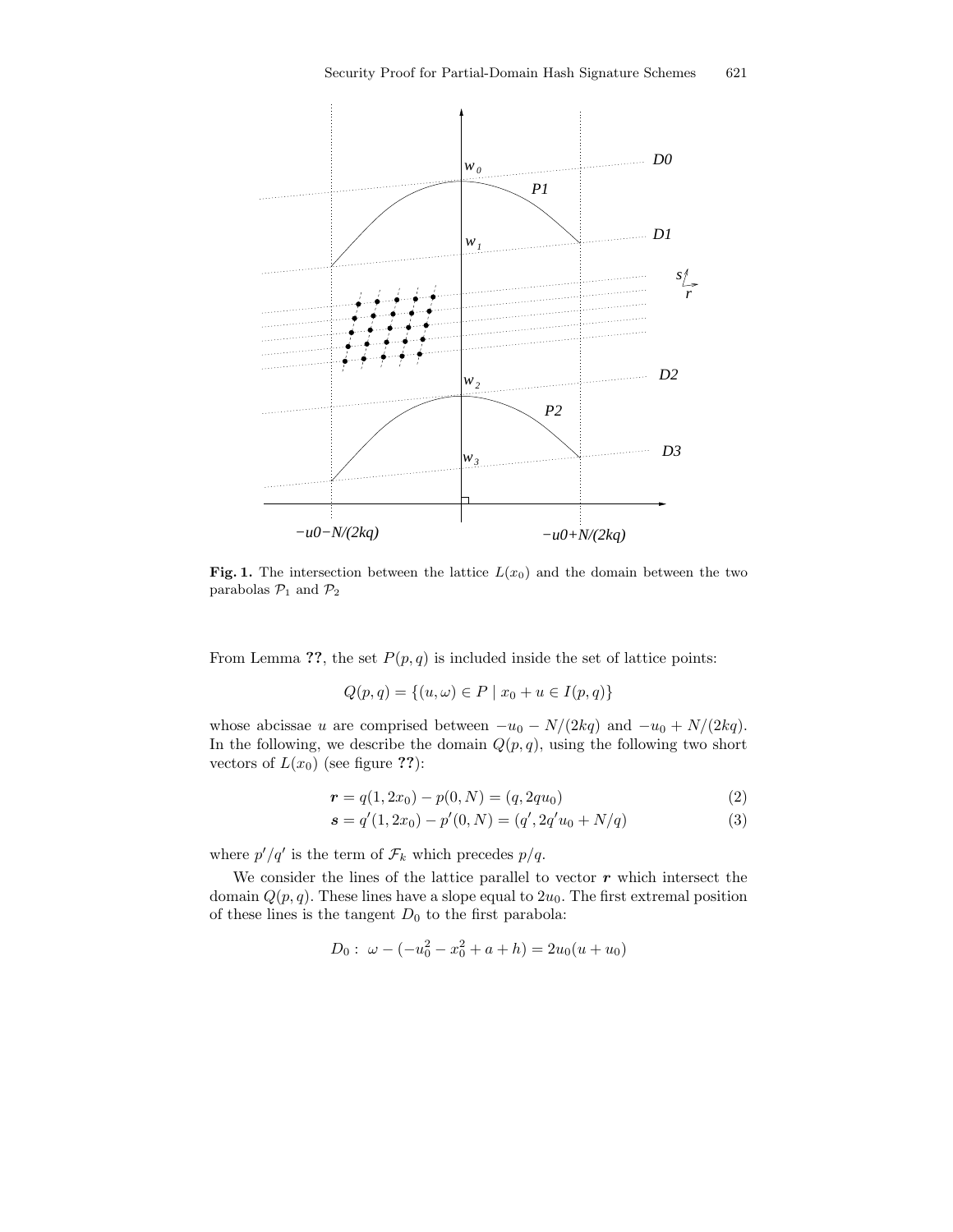The second extremal position joins the two points of the second parabola with abscissae  $-u_0 - N/(2kq)$  and  $-u_0 + N/(2kq)$ . This line  $D_3$  has also a slope equal to  $2u_0$  and satisfies the equation:

$$
\omega + (u_0 + \frac{N}{2kq})^2 - a + x_0^2 = 2u_0(u + u_0 + \frac{N}{2kq})
$$

The two lines intersect the vertical axis at the respective points:

$$
\omega_0 = a - x_0^2 + u_0^2 + h
$$
 and  $\omega_3 = a - x_0^2 + u_0^2 - \frac{N^2}{4k^2 q^2}$ 

All the lines parallel to r that intersect  $P(p,q)$  are the ones that intersect the segment  $[\omega_3, \omega_0]$  on the vertical axis. We denote by  $D(\nu)$  a line parallel to r which intersects the vertical axis at ordinate equal to  $\omega_0 - \nu N/q$ . The line D<sub>0</sub> is the line  $D(\nu_0 = 0)$ , whereas the line  $D_3$  is the line  $D(\nu_3)$  such that:

$$
\nu_3 = \frac{hq}{N} + \frac{N}{4k^2q} \tag{4}
$$

Eventually, we denote by  $D_1 = D(\nu_1)$  the line which joins the two points of the first parabola with abcissae  $-u_0 - N/(2kq)$  and  $-u_0 + N/(2kq)$ , and by  $D_2 = D(\nu_2)$  the tangent to the second parabola, with a slope equal to  $2u_0$ . We have:

$$
\nu_1 = \frac{N}{4k^2q} \quad \text{and} \quad \nu_2 = \frac{hq}{N} \tag{5}
$$

A real  $\nu$  is called an index if  $D(\nu)$  is a line of  $L(x_0)$ . The difference between two consecutive indices is equal to one.

### 4.3 Our New Generator

In this section, we describe our new generator of integers in  $B$ . The difference with Vallée's generator is that we use different parameters for  $k$  and  $h$ , and we do not generate all the integers in  $B$ ; instead we avoid a negligible subset of  $B$ .

First, we describe a generator  $\mathcal{G}(p,q)$  of integers in  $B(p,q)$ , and we show that its distribution is statistically indistinguishable from the uniform distribution. We assume that  $N \leq 2 \cdot k \cdot q \cdot \sqrt{h}$ , which gives  $\nu_1 \leq \nu_2$ . Therefore the line  $D_1$  is above the line  $D_2$  (see figure ??). We restrict ourselves to the integers in  $B(p,q)$  such that the corresponding points  $(u,\omega) \in P(p,q)$  lie on  $D(\nu)$  with  $\nu_1 \leq \nu \leq \nu_2$ . These points are the points on  $D(\nu)$  whose abscissae u are such that  $x_0 + u \in J(p,q)$ .

### Generator  $\mathcal{G}(p,q)$  of integers in  $B(p,q)$ :

1. Generate a random index  $\nu$  uniformly distributed between  $\nu_1$  and  $\nu_2$ .

2. Generate a point  $(u, \omega) \in P(p, q)$  on  $D(\nu)$  such that  $x_0 + u \in J(p, q)$ , with the uniform distribution.

3. Output  $x_0 + u$ .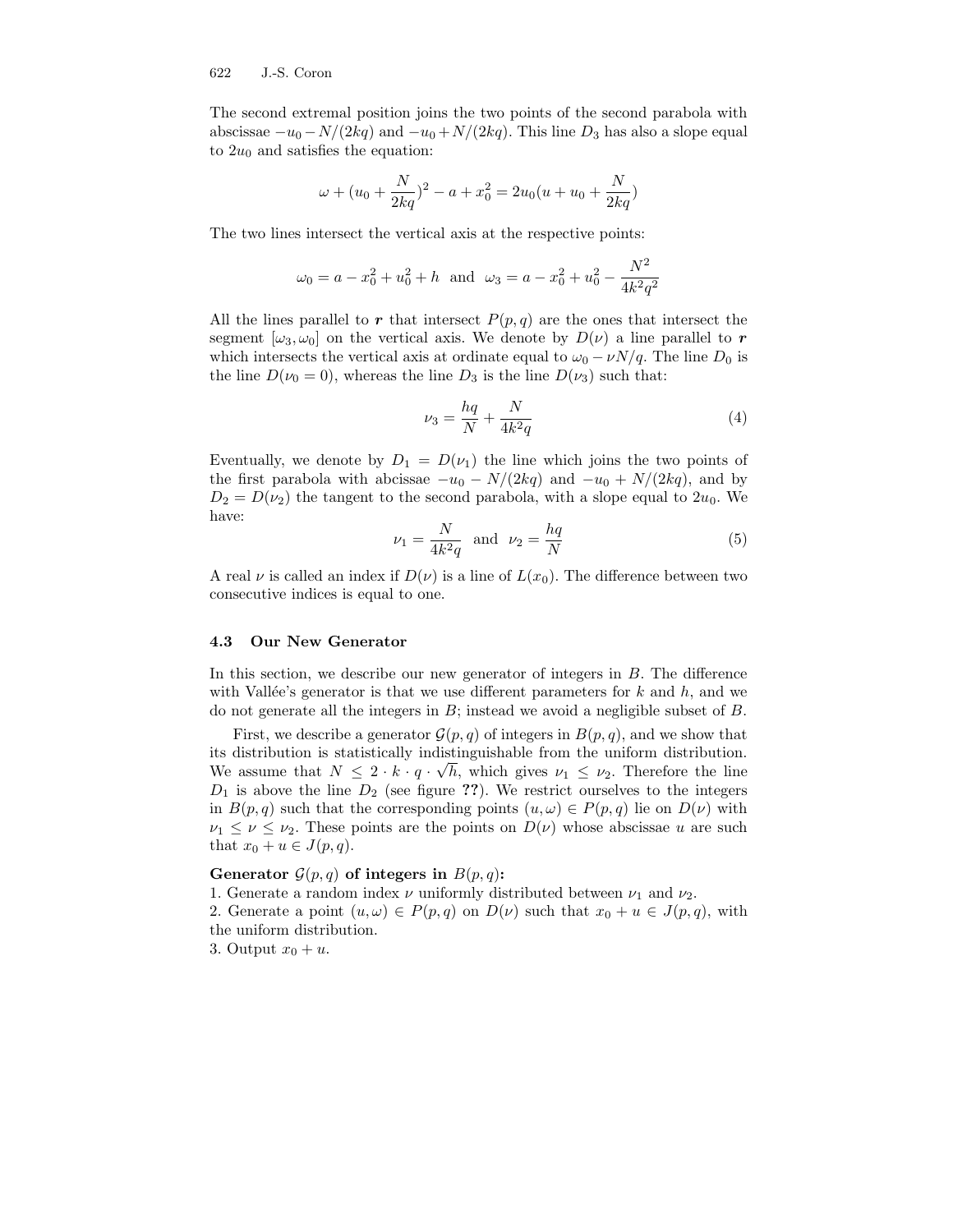The following lemma shows that under some conditions on  $k, h$  and  $q$ , the cardinality  $b(p,q)$  of  $B(p,q)$  is close to  $h \cdot j(p,q)/N$ , where  $j(p,q)$  is the number of integers in the interval  $J(p, q)$ . Moreover, under the same conditions, the distribution induced by  $\mathcal{G}(p,q)$  is statistically indistinguishable from the uniform distribution in  $B(p,q)$ . The proof is given in appendix ??.

**Lemma 4.** Let  $\alpha > 0$  and  $k = N^{\frac{1}{3}-\alpha}$ . Assume that  $k \geq 6$ ,  $N^{\alpha} \geq 3$  and  $N^{\frac{2}{3}+13\cdot\alpha} \leq h < N$ . Then for all  $p/q \in \mathcal{F}_k$  such that  $N^{1/3-4\alpha} \leq q \leq k$ , we have:

$$
\left| b(p,q) - \frac{h \cdot j(p,q)}{N} \right| \le \frac{4h \cdot j(p,q)}{N} N^{-3\alpha} \tag{6}
$$

Moreover,  $\mathcal{G}(p,q)$  generates elements in  $B(p,q)$  with a distribution whose distance  $\delta_G$  from the uniform distribution is at most  $7 \cdot N^{-3\alpha}$ .

Now we construct a generator V of  $p/q \in \mathcal{F}_k$  such that the probability to generate  $p/q$  is close to  $b(p,q)/b$ . It only generates  $p/q \in \mathcal{F}_k$  such that  $q \geq$  $N^{1/3-4\alpha}$ , so that from the previous lemma,  $b(p, q)$  is nearly proportional to the number of integers in  $J(p,q)$ , and the distribution induced by  $\mathcal{G}(p,q)$  is close to the uniform distribution.

### Generator  $V$  of  $p/q \in \mathcal{F}_k$

1. Generate a random integer  $x \in \mathbb{Z}_N^+$  with the uniform distribution.

2. Determine which interval  $J(p,q)$  contains x.

3. If  $q \ge N^{1/3-4\alpha}$  then output  $p/q \in \mathcal{F}_k$ , otherwise output  $\perp$ .

**Lemma 5.** Let denote by D the distribution induced by choosing  $p/q \in \mathcal{F}_k$  with probability  $b(p,q)/b$ . Under the conditions of lemma ??, the statistical distance  $\delta_V$  between  $\mathcal D$  and the distribution induced by  $\mathcal V$  is at most  $9 \cdot N^{-3\alpha}$ .

Proof. See appendix ??.

Eventually, our generator G of elements in B combines the two generators  $\mathcal V$ and  $\mathcal{G}(p,q)$ :

### Generator  $\mathcal G$  of  $x \in B$

- 1. Generate y using  $\mathcal V$ .
- 2. If  $y = \perp$ , then output  $\perp$ .
- 3. Otherwise,  $y = p/q$  and generate  $x \in B(p,q)$  using  $\mathcal{G}(p,q)$ . Output x.

The following theorem, whose proof is given in appendix ??, shows that the distribution induced by  $\mathcal G$  is statistically indistinguishable from the uniform distribution in B.

**Theorem 3.** For any  $\varepsilon > 0$ , letting  $h = N^{\frac{2}{3} + \varepsilon}$  and  $\alpha = \varepsilon/13$ . If  $N^{\alpha} \geq 3$ , then the distance  $\delta$  between the distribution induced by  $\mathcal G$  and the uniform distribution in B is at most  $16 \cdot N^{-3 \cdot \varepsilon / 13}$ . The running time of G is  $\mathcal{O}(\log^3 N)$ .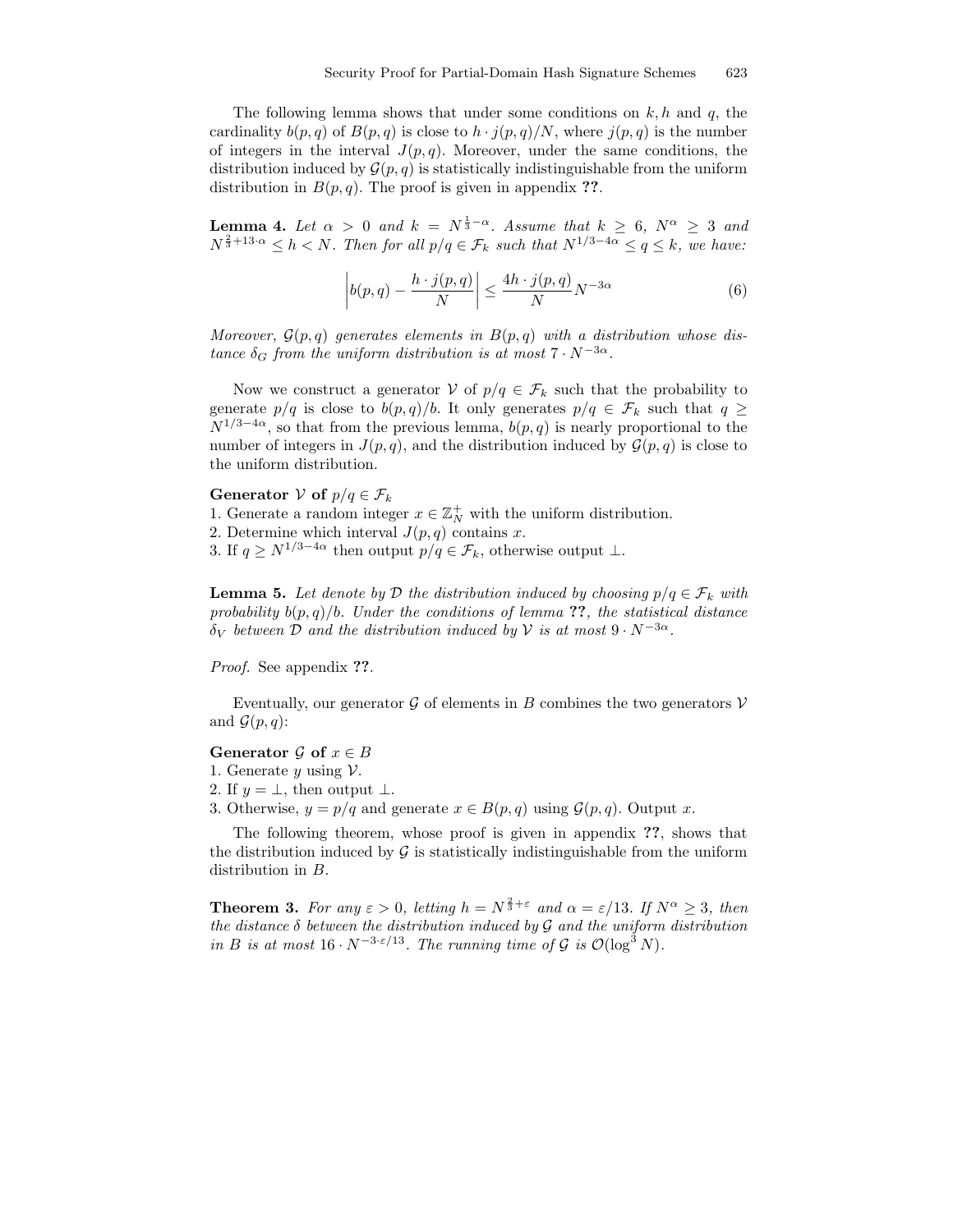# 5 A Security Proof for Partial-domain Hash Signature Schemes

In this section, using the previous generator  $\mathcal G$  of random squares, we show that partial-domain hash signature schemes are provably secure in the random oracle model, for  $e = 2$ , assuming that factoring is hard, if the size of the hash function is larger than 2/3 of the modulus size. Moreover, we restrict ourselves to small constants  $\gamma$  in (??), e.g.  $\gamma = 16$  or  $\gamma = 256$ . This is the case for all the signature standards of the next section. We denote by  $k_0$  the hash function's digest size. The proof is similar to the proof of theorem ?? and is given in the full version of this paper [?].

**Theorem 4.** Let  $S$  be the Rabin-Williams partial-domain hash signature scheme with constant  $\gamma$  and hash size  $k_0$  bits. Assume that there is no algorithm which factors a RSA modulus with probability greater than  $\varepsilon$  within time t. Then the success probability of a forger against  $S$  making at most  $q_{hash}$  hash queries and  $q_{sig}$  signature queries within time t' is upper bounded by  $\varepsilon'$ , where:

$$
\varepsilon' = 8 \cdot q_{sig} \cdot \varepsilon + 32 \cdot (q_{hash} + q_{sig} + 1) \cdot k_1 \cdot \gamma \cdot 2^{-\frac{3}{13} \cdot k_1} \tag{7}
$$

$$
t' = t - k_1 \cdot \gamma \cdot (q_{hash} + q_{sig} + 1) \cdot \mathcal{O}(k^3)
$$
\n
$$
(8)
$$

and  $k_1 = k_0 - \frac{2}{3}k$ .

# 6 Application to Signature Standards

#### 6.1 PKCS#1 v1.5 and SSL-3.02

The signature scheme  $PKCS#1$  v1.5 [?] is a partial-domain hash signature scheme, with:

$$
\mu(m) = 0001_{16} \|\text{FFF}_{16} \dots \text{FFF}_{16} \|00_{16}\|c_{\text{SHA}}\|H(m)
$$

where  $c_{\text{SHA}}$  is a constant and  $H(m) = \text{SHA}(m)$ , or

$$
\mu(m) = 0001_{16} \|\text{FFF}_{16} \dots \text{FFF}_{16} \| 00_{16} \| c_{\text{MD5}} \| H(m)
$$

where  $c_{\text{MD5}}$  is a constant and  $H(m) = \text{MD5}(m)$ .

The standard PKCS#1 v1.5 was not designed to work with Rabin  $(e = 2)$ . However, one can replace the last nibble of  $H(m)$  by 6 and obtain a padding scheme which is compatible with the Rabin-Williams signature scheme. The standard is then provably secure if the size of the hash-function is larger than 2/3 of the size of the modulus. This is much larger than the 128 or 160 bits which are recommended in the standard. The same analysis applies for the SSL-3.02 padding scheme [?].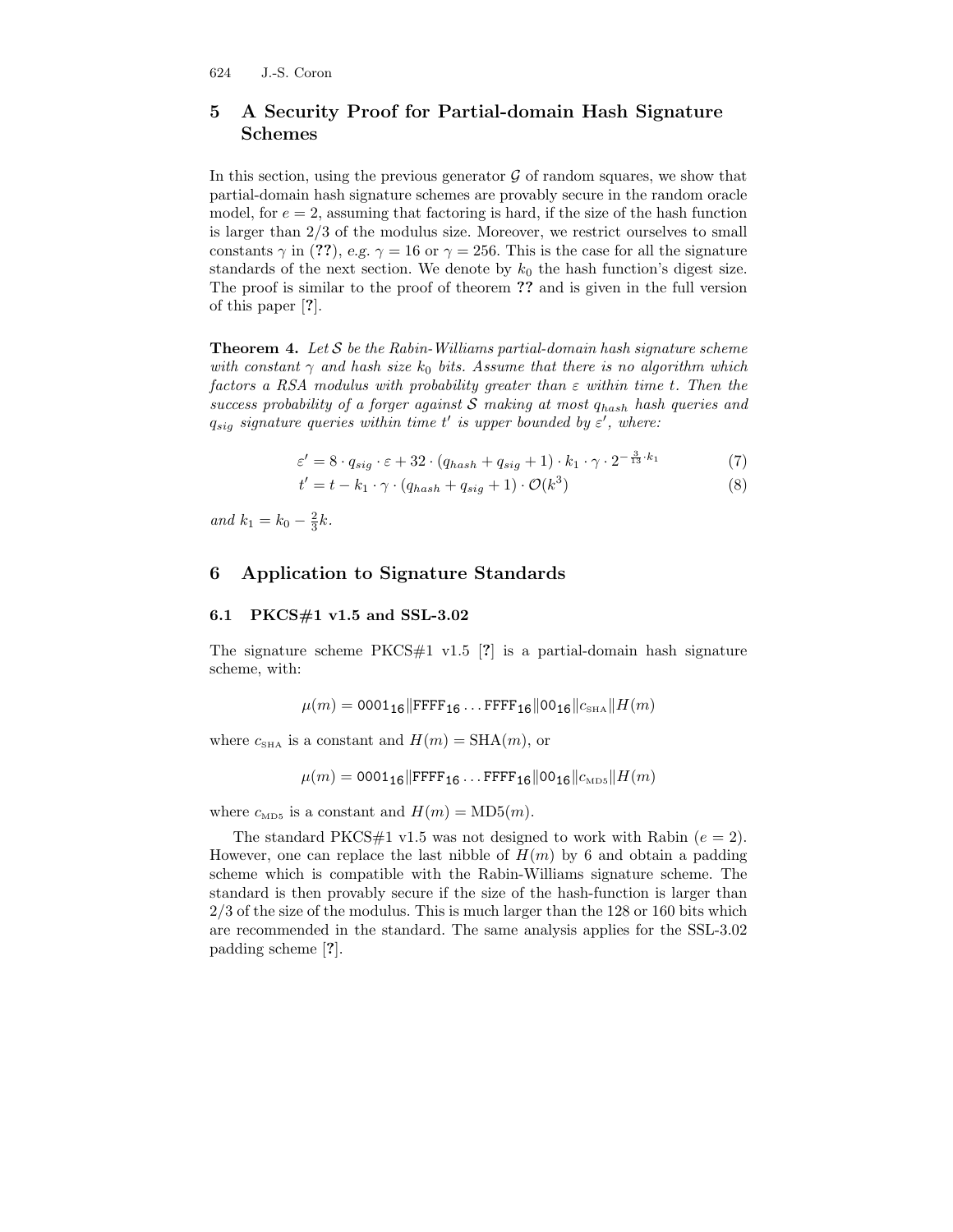#### 6.2 ISO 9796-2 and ANSI x9.31

The ISO 9796-2 encoding scheme [?] is defined as follows:

$$
\mu(m) = 6\text{A}_{16}||m[1]||H(m)||\text{BC}_{16}
$$

where  $m[1]$  is the leftmost part of the message, or:

 $\mu(m) = 4A_{16}||m||H(m)||BC_{16}$ 

[?] describes an application of ISO 9796-2 with the Rabin-Williams signature scheme. Note that since  $\mu(m) = 12 \mod 16$  instead of  $\mu(m) = 6 \mod 16$ , there is a slight change in the verification process. However, the same security bound applies: the scheme is provably secure if the size of the hash-function is larger than 2/3 of the size of the modulus. The same analysis applies for the ANSI x9.31 padding scheme [?].

### 7 Conclusion

We have shown that for Rabin, partial-domain hash signature schemes are provably secure in the random oracle, assuming that factoring is hard, if the size of the hash function is larger than 2/3 of the modulus size. Unfortunately, this is much larger than the size which is recommended in the standards PKCS#1 v1.5 and ISO 9796-2. An open problem is to obtain a smaller bound for the digest size, and to extend this result to RSA signatures.

### Acknowledgements

I wish to thanks the anonymous referees for their helpful comments.

#### References

- 1. ANSI X9.31, Digital signatures using reversible public-key cryptography for the financial services industry (rDSA), 1998.
- 2. M. Bellare and P. Rogaway, Random oracles are practical : a paradigm for designing efficient protocols. Proceedings of the First Annual Conference on Computer and Commmunications Security, ACM, 1993.
- 3. M. Bellare and P. Rogaway, The exact security of digital signatures How to sign with RSA and Rabin. Proceedings of Eurocrypt'96, LNCS vol. 1070, Springer-Verlag, 1996, pp. 399-416.
- 4. R. Canetti, O. Goldreich and S. Halevi, The random oracle methodology, revisited, STOC' 98, ACM, 1998.
- 5. J.S. Coron, D. Naccache and J.P. Stern, On the security of RSA Padding, Proceedings of Crypto'99, LNCS vol. 1666, Springer-Verlag, 1999, pp. 1-18.
- 6. J.S. Coron, On the exact security of Full Domain Hash, Proceedings of Crypto 2000, LNCS vol. 1880, Springer-Verlag, 2000, pp. 229-235.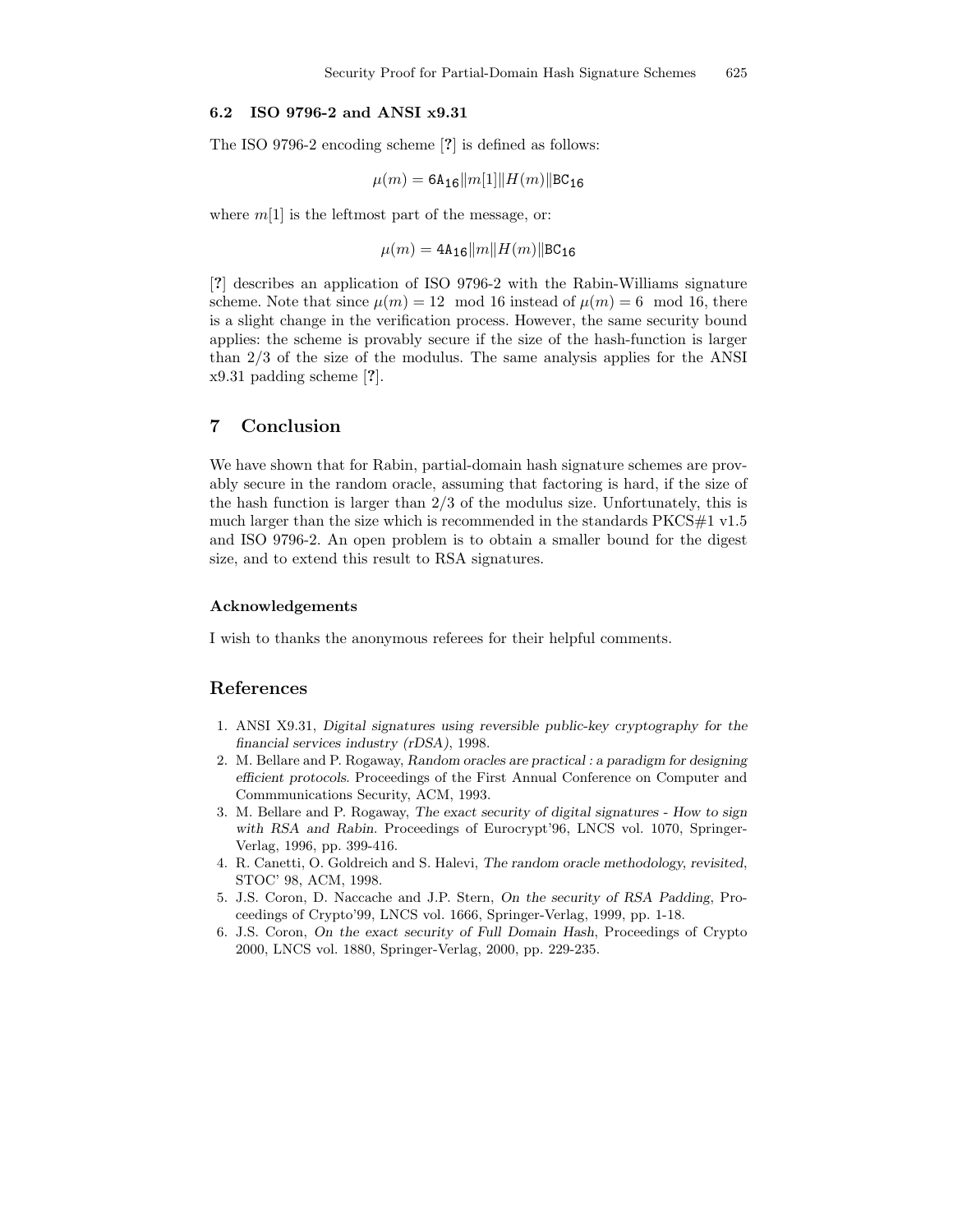- 626 J.-S. Coron
- 7. J.S. Coron, Security proof for partial-domain hash signature schemes. Full version of this paper. Cryptology ePrint Archive, http://eprint.iacr.org.
- 8. S. Goldwasser, S. Micali and R. Rivest, A digital signature scheme secure against adaptive chosen-message attacks, SIAM Journal of computing, 17(2):281-308, april 1988.
- 9. G.H. Hardy and E.M. Wright, An introduction to the theory of numbers, Oxford science publications, fifth edition.
- 10. K. Hickman, The SSL Protocol, December 1995. Available electronically at : http://www.netscape.com/newsref/std/ssl.html
- 11. ISO/IEC 9796-2, Information technology Security techniques Digital signature scheme giving message recovery, Part 2 : Mechanisms using a hash-function, 1997.
- 12. A.J. Menezes, P. C. van Oorschot and S.A. Vanstone, Handbook of Applied Cryptography, CRC press, 1996.
- 13. P. Paillier, Public-key cryptosystems based on composite degree residuosity classes, proceedings of Eurocrypt'99, LNCS 1592, pp. 223-238, 1999.
- 14. R. Rivest, A. Shamir and L. Adleman, A method for obtaining digital signatures and public key cryptosystems, CACM 21, 1978.
- 15. RSA Laboratories, PKCS #1 : RSA cryptography specifications, version 1.5, November 1993 and version 2.0, September 1998.
- 16. B. Vallée, Generation of elements with small modular squares and provably fast integer factoring algorithms, Mathematics of Computation, vol. 56, number 194, april 1991, pp. 823-849.

# A Proof of lemma ??

From the conditions of lemma ??, we obtain:

$$
\frac{hq}{N} \ge N^{9\alpha} \quad \text{and} \quad \frac{N}{k^2 q} \le N^{6\alpha} \tag{9}
$$

which gives  $N \leq 2 \cdot k \cdot q \cdot \sqrt{h}$  and then  $\nu_1 < \nu_2$ .

Recall that  $j(p, q)$  denotes the number of integers in interval  $J(p, q)$ . From lemma ?? the length of  $J(p,q)$  is at least  $N/(2kq)$  and therefore,  $j(p,q) \geq$  $N/(2kq) - 1$ , which gives using  $k \geq 6$ :

$$
\frac{j(p,q)}{q} \ge \frac{N^{3\alpha}}{3} \tag{10}
$$

Let us denote by  $n(\nu)$  the number of points of  $P(p,q)$  on a line  $D(\nu)$ . The distance between the abcissae of two consecutive points of  $P(p,q)$  on a line  $D(\nu)$  is equal to q. Therefore, for all indices  $\nu$ , we have  $n(\nu) \leq \lfloor j(p, q)/q \rfloor + 1$ . Moreover, for  $\nu_1 \leq \nu \leq \nu_2$ ,  $n(\nu)$  is either  $\lfloor j(p, q)/q \rfloor$  or  $\lfloor j(p, q)/q \rfloor +1$ . This gives the following bound for  $b(p, q)$ :

$$
(\nu_2 - \nu_1 - 1) \cdot \left(\frac{j(p, q)}{q} - 1\right) \le b(p, q) \le (\nu_3 + 1) \cdot \left(\frac{j(p, q)}{q} + 1\right)
$$

which gives using  $(??)$ ,  $(??)$ ,  $(??)$ ,  $(??)$  and  $N^{\alpha} \geq 3$ :

$$
\left| b(p,q) - \frac{h \cdot j(p,q)}{N} \right| \le \frac{4h \cdot j(p,q)}{N} N^{-3\alpha} \tag{11}
$$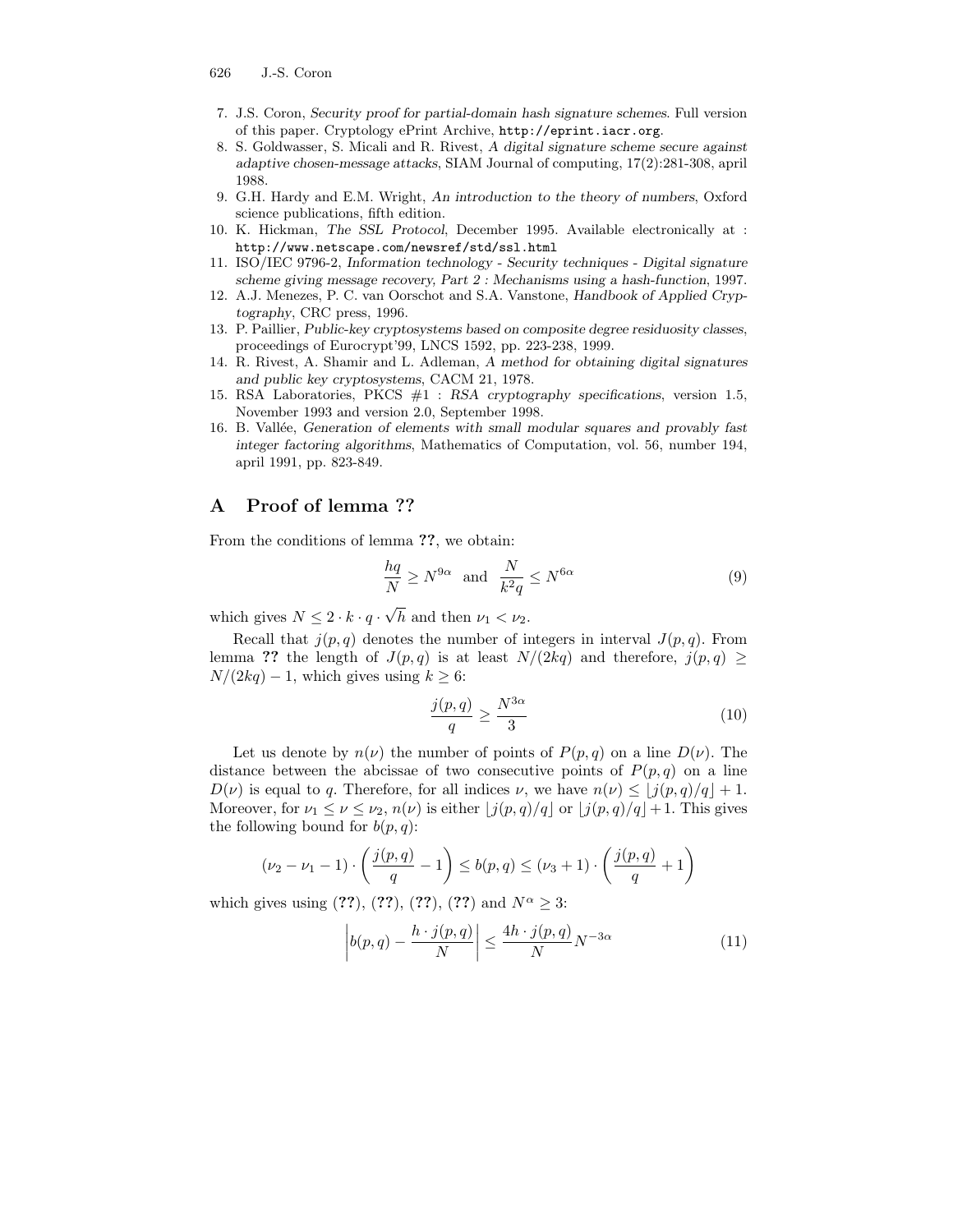Let n' be the number of indices  $\nu$  such that  $\nu_1 \leq \nu \leq \nu_2$ . We have  $n' = \lfloor \nu_2 - \nu_1 \rfloor$  or  $n' = \lfloor \nu_2 - \nu_1 \rfloor + 1$ . The probability that  $\mathcal{G}(p, q)$  generates an element  $x \in B(p, q)$ corresponding to a point of index  $\nu$  is given by:

$$
\Pr[x] = P(\nu) = \frac{1}{n' \cdot n(\nu)}
$$

for  $\nu_1 \leq \nu \leq \nu_2$  and  $P(\nu) = 0$  otherwise. The number of integers  $x \in B(p,q)$ such that  $Pr[x] = 0$  is then at most:

$$
(\nu_1 + \nu_3 - \nu_2 + 2) \cdot \left(\frac{j(p, q)}{q} + 1\right) \le N^{6\alpha} \cdot \frac{j(p, q)}{q} \tag{12}
$$

For all  $\nu_1 \leq \nu \leq \nu_2$ , we have using (??), (??), (??), (??), (??) and  $N^{\alpha} \geq 3$ :

$$
\left| P(\nu) - \frac{1}{b(p,q)} \right| \le 10 \cdot \frac{N}{h \cdot j(p,q)} \cdot N^{-3\alpha} \tag{13}
$$

Eventually, the statistical distance from the uniform distribution is:

$$
\delta_G = \frac{1}{2} \sum_{x \in B(p,q)} \left| \Pr[x] - \frac{1}{b(p,q)} \right|
$$

and we obtain using  $(??)$ ,  $(??)$  and  $(??)$ :

$$
\delta_G \le 7 \cdot N^{-3\alpha}
$$

### B Proof of lemma ??

Let us denote  $q_m = N^{1/3-4\alpha}$ . For  $q \ge q_m$ , the probability to generate  $p/q \in$  $\mathcal{F}_k$  using  $V$  is  $j(p,q)/\mathbb{Z}_N^+$ . Moreover, using lemma ??, the probability that  $V$ generates  $\perp$  is at most:

$$
\Pr[\bot] = \sum_{\mathcal{F}_k | q < q_m} \frac{2 \cdot j(p, q)}{N + 1} \le 3 \frac{q_m}{k} \le 3 \cdot N^{-3\alpha} \tag{14}
$$

Consequently, the statistical distance  $\delta_V$  between  $\mathcal D$  and the distribution induced by  $V$  is at most:

$$
\delta_V = \frac{1}{2} \sum_{\mathcal{F}_k | q \ge q_m} \left| \frac{2 \cdot j(p, q)}{N + 1} - \frac{b(p, q)}{b} \right| + \frac{1}{2} \Pr[\bot] + \frac{1}{2} \sum_{\mathcal{F}_k | q < q_m} \frac{b(p, q)}{b} \tag{15}
$$

Let  $\ell$  be the size of N in bits. From lemma ??, we obtain for  $\ell \geq 64$ :

$$
|b - \frac{h}{2}| \le 4 \cdot \ell \cdot 2^{\ell/2} \le \frac{1}{2} \cdot N^{2/3} \le \frac{h}{2} \cdot N^{-3\alpha} \tag{16}
$$